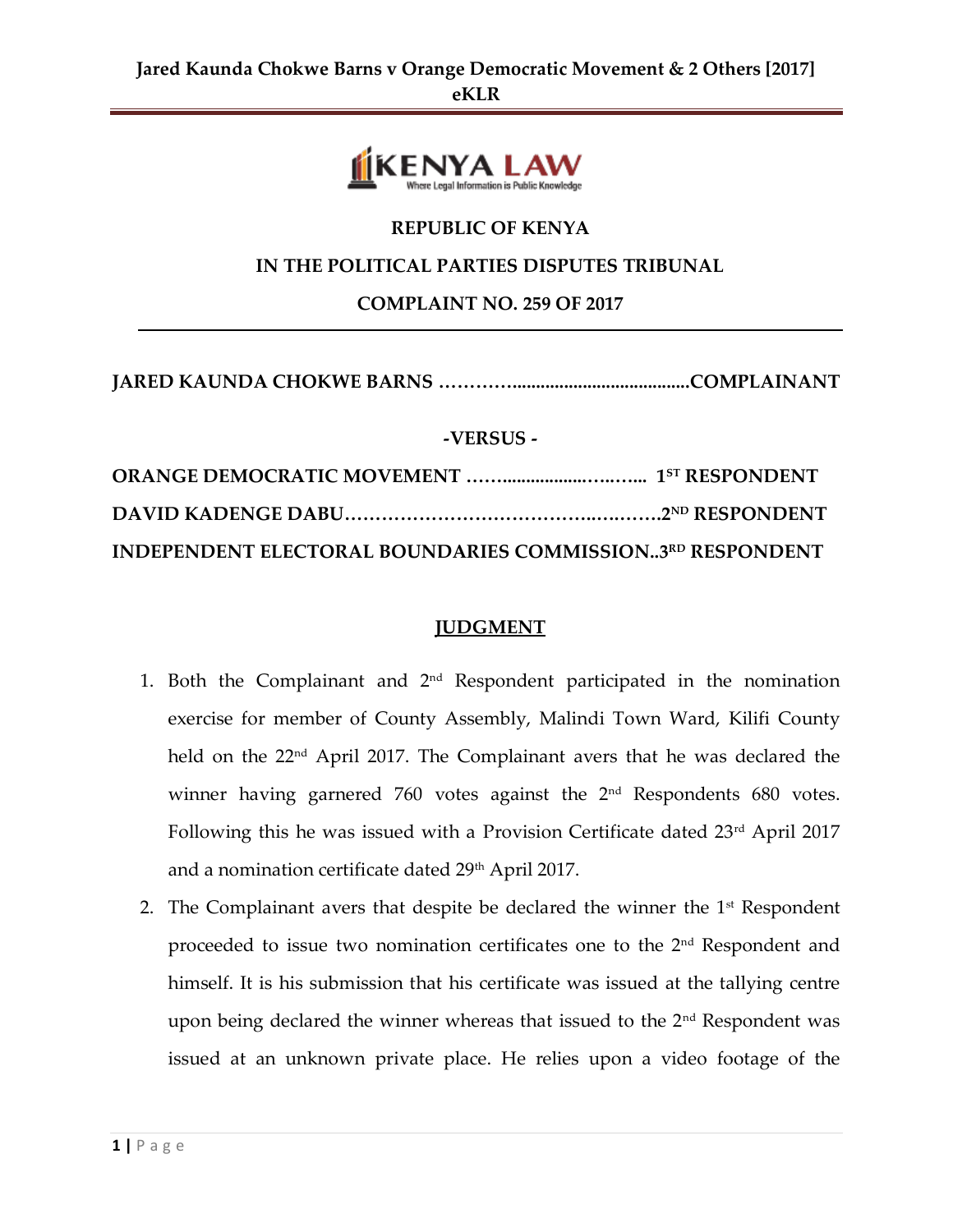Returning Officer declaring him winner and him giving his remarks upon being declared the winner.

- 3. The Complainant sets out the following issues for determination namely; whether the claimant is the bona fide winner of the nomination exercise and whether the  $2<sup>nd</sup>$  respondent was involved in malpractice.
- 4. It's the Complainant averment that despite engaging the  $1<sup>st</sup>$  Respondent to have the matter resolved, the  $1<sup>st</sup>$  Respondent has failed to resolve the grievance. To support his claim the Complainant relies upon Article 35, 38, and 47 of the Constitution.

### *The Respondent case*

- 5. The 2nd Respondent case is that he was declared winner, and accorded the nomination certificate. Further that this Tribunal has no jurisdiction to hear this complaint for reason that the Complainant has failed to exhaust the internal party dispute resolution mechanism of the Party. He avers that there has been inordinate delay in filing this complaint, which the Complainant has failed to explain.
- 6. The 2nd Respondent submits that this application is frivolous, lacks merit and should be dismiss with costs.
- 7. There was no appearance by the  $1<sup>st</sup>$  Respondent.

### *Analysis*

- 8. The 2nd Respondent has challenged the jurisdiction of the Tribunal to determine this complaint. His submission is that the Complainant failed to exhaust the internal dispute mechanism of the party.
- 9. The Complainant herein is challenging the issuance of the nomination certificate to the  $2<sup>nd</sup>$  Respondent. It is his submission that on the  $5<sup>th</sup>$  of May 2017 it became known to him that the 1st Respondent had issued a nomination certificate by the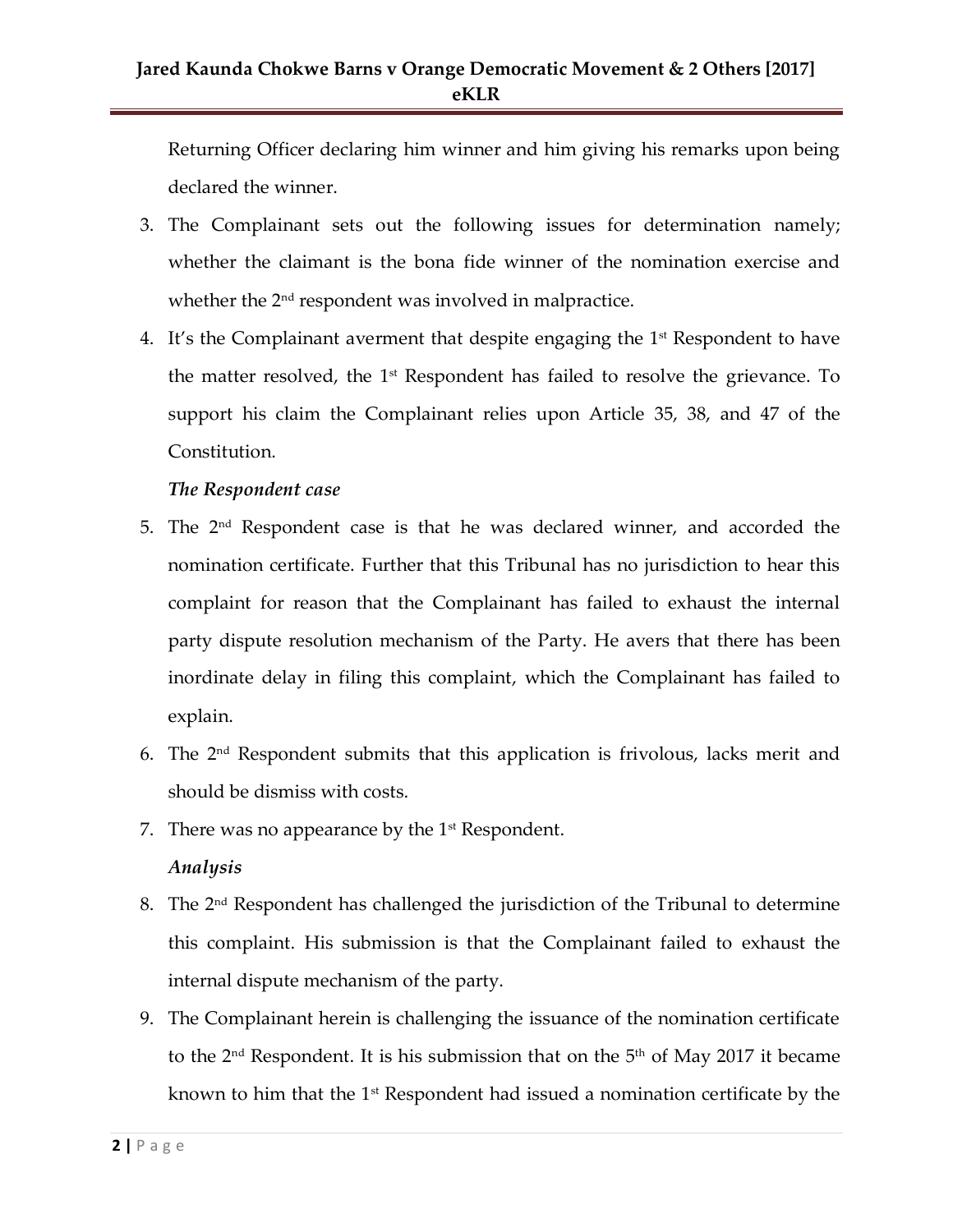# **Jared Kaunda Chokwe Barns v Orange Democratic Movement & 2 Others [2017] eKLR**

2 nd Respondent. Upon learning of this, he wrote to the party/1st Respondent lodging his complaint and urging the party to resolve the same. He relies upon a copy of the letter dated  $8<sup>th</sup>$  May 2017. He states that to date the 1<sup>st</sup> Respondent has never acted on this complaint.

- **10.** In light of this we find that by writing to the Party, the Complainant made an attempt to engage the Party in resolving the dispute. Indeed if the 1<sup>st</sup> Respondent was to act on the dispute the presumption is, the same would have been resolved. We therefore find that the Complainant made an attempt to engage the Party internal dispute mechanism and thus, we have the jurisdiction to determine this complaint.
- 11. Having establish that we have jurisdiction to hear and determine this Complaint we proceed to address ourselves on who the bona fide winner of the nomination exercise is? Both the Complainant and the  $1<sup>st</sup>$  Respondent have been granted the nomination certificate. We have perused the nomination certificates and note that; both are dated  $29<sup>th</sup>$  April 2017 and have been signed by the same persons.
- 12. We also note that as part of the record, the Complainant has adduced a copy of the provisional nomination certificate issued on the  $23<sup>rd</sup>$  April 2017, by the Returning Officer of Kilifi. The provisional nomination certificate shows that the Complainant emerged the winner having garnered 750 votes. In addition he relies on video footing evidence to showing the Returning Officer presenting the nomination certificate and the complainant's acceptance speech.
- 13. On the other hand the  $2<sup>nd</sup>$  Respondent submitted that he was declared winner with a majority of the votes and issued with the provisional nomination certificate. He neither provides us with a copy of the provisional nomination certificate nor the number of votes garnered.